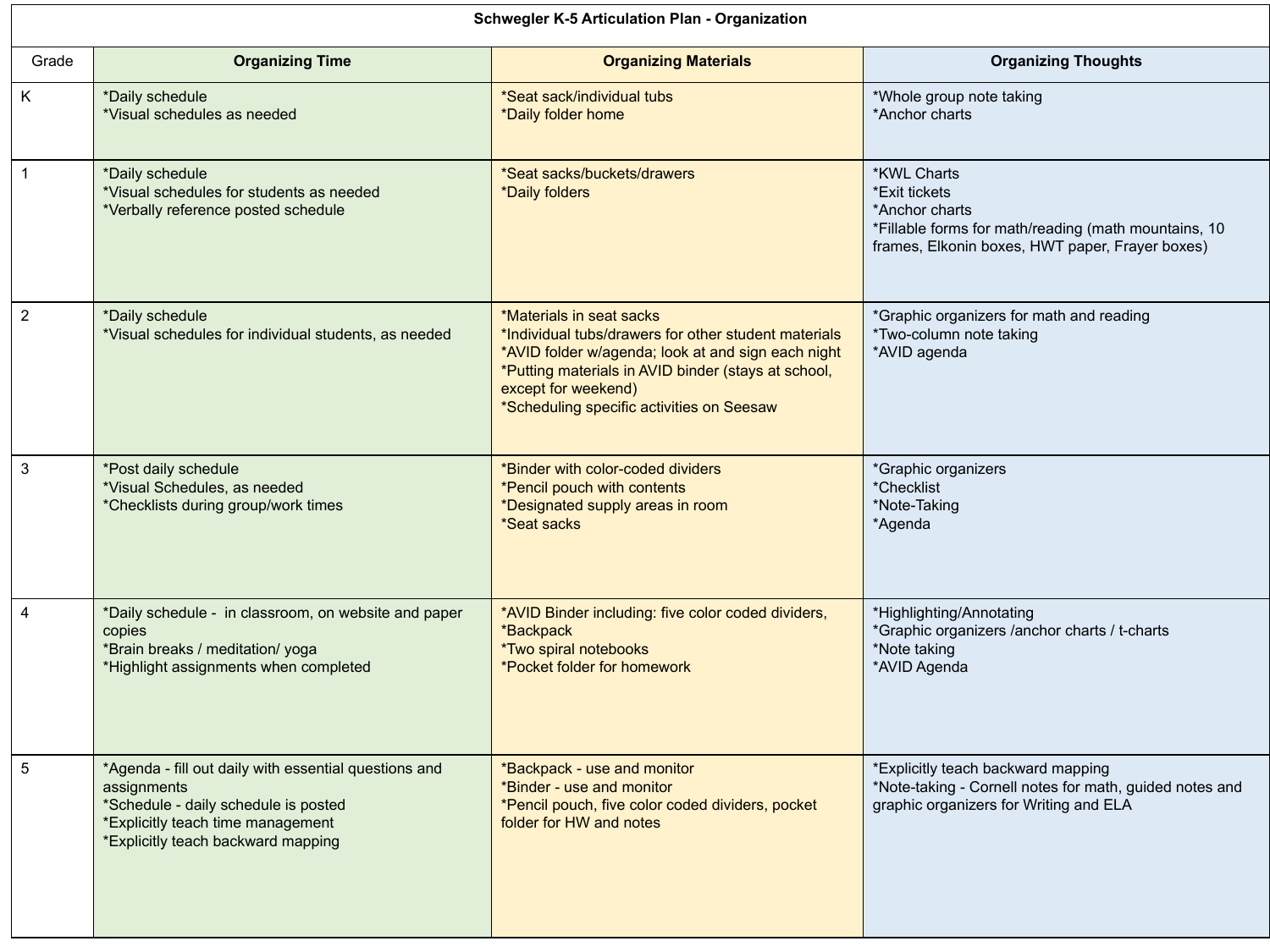| <b>Schwegler K-5 Articulation Plan - Collaboration</b> |                                                                                                                                                |                                                                                                                                                                   |                                                                                                                                                                                                                                                              |  |
|--------------------------------------------------------|------------------------------------------------------------------------------------------------------------------------------------------------|-------------------------------------------------------------------------------------------------------------------------------------------------------------------|--------------------------------------------------------------------------------------------------------------------------------------------------------------------------------------------------------------------------------------------------------------|--|
| Grade                                                  | <b>Building Relational Capacity</b>                                                                                                            | <b>Supporting Collaboration</b>                                                                                                                                   | <b>Collaborative Structures</b>                                                                                                                                                                                                                              |  |
| K                                                      | *Morning meetings<br><i><b>*Positive Action</b></i><br><i><b>*Team Building Games</b></i><br>*PRIDE groups                                     | <b>*Kagan seating</b><br>*Flexible seating<br>*Group/partner discussions<br>*Sentence structures                                                                  | *Kagan strategies<br>*OTR                                                                                                                                                                                                                                    |  |
|                                                        | *Morning Meetings<br><i><b>*Positive Action</b></i><br><i>*Courageous Conversations</i><br><i><b>*Team Building Games</b></i><br>*PRIDE Groups | *Kagan seating<br>*Flexible seating<br>*Group/partner discussions<br>*Sentence structures<br>*Structured Feedback                                                 | *Kagan strategies<br>*Activities in Morning Meetings<br>*OTR                                                                                                                                                                                                 |  |
| $\overline{2}$                                         | *Morning Meetings<br>*Brain Breaks<br><i><b>*Team Building Games</b></i><br>*Joke of the Day<br>*Question of the day<br>*PRIDE groups          | <b>*Kagan seating</b><br>*Time for group or partner discussions<br>*Allow students the ability to comment on each<br>other's work on Seesaw<br>*Sentence starters | *Allowing for choices in student learning "play teacher"<br>*Kagan strategies<br>*Cool handshakes and Good Morning hellos<br>*Give collaboration time for students to discuss pictures<br>or videos from class<br>*Show Me or other opportunities to respond |  |
| 3                                                      | *Morning meetings<br>*Daily Check in Activities<br>*Icebreakers<br>*PRIDE groups                                                               | <i><b>*Partnering strategies</b></i><br>*Small group discussions/work<br>*Sentence starters<br>*Peer feedback                                                     | *Kagan Structures<br>*OTR                                                                                                                                                                                                                                    |  |
| 4                                                      | *Icebreakers<br>*Morning Meetings share/game<br>*Discussions<br>*Kahoot<br>*PRIDE groups                                                       | *Seat partners - Face / Elbow<br>*Sentence starters - providing Feedback                                                                                          | *Kagan Structures                                                                                                                                                                                                                                            |  |
| 5                                                      | *Morning Meetings<br>*IceBreakers<br>*Brain Breaks<br>*Kahoots<br>*PRIDE groups                                                                | *Slant<br>*Learning Style Survey<br>*Collaborative Norm Contract<br>*Collaborative Group Roles<br>*Team Resume                                                    | *Kagan Structures<br>*OTR                                                                                                                                                                                                                                    |  |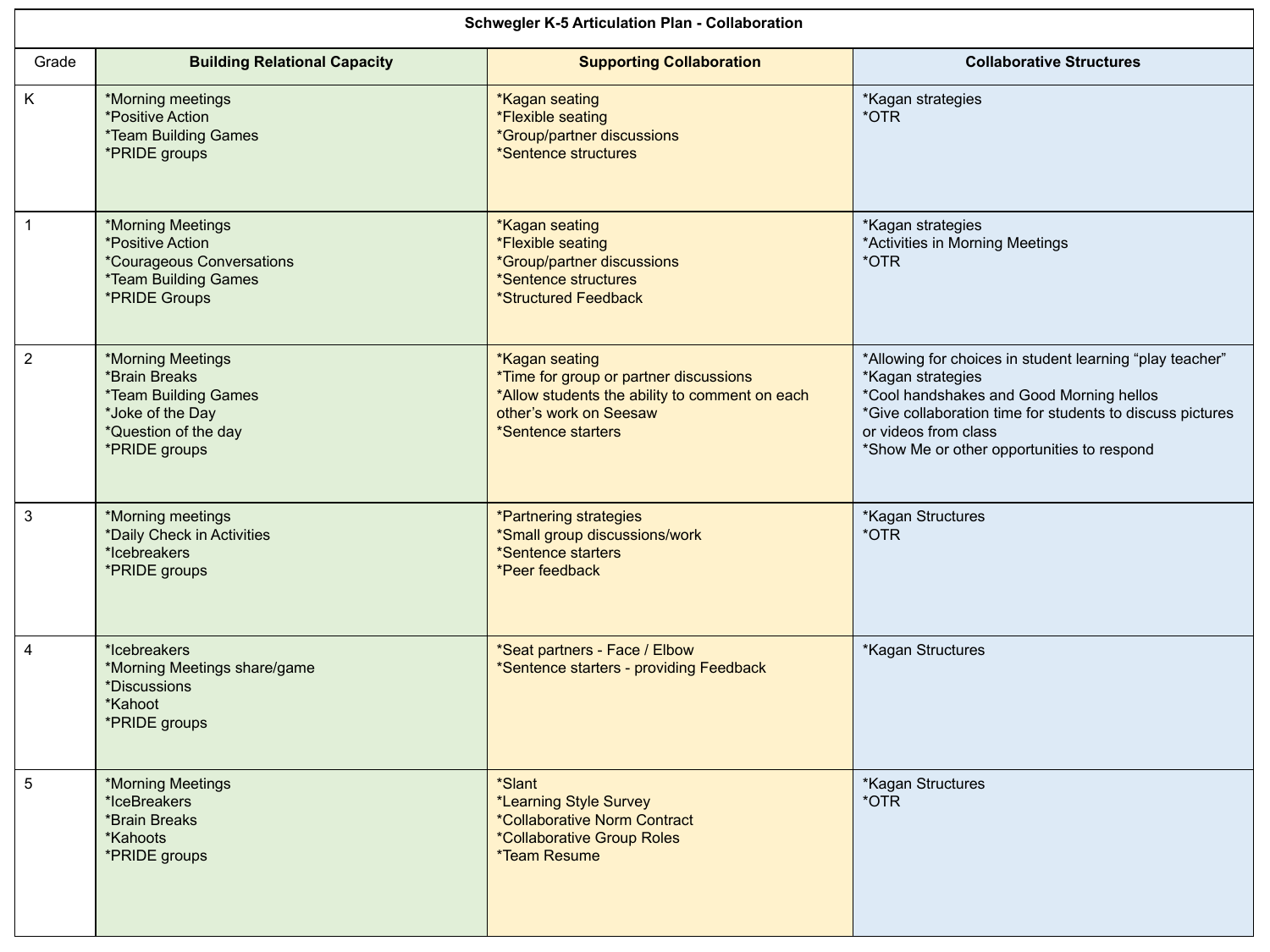| Schwegler K-5 Articulation Plan - Reading to Learn |                                                                                                                         |                                                                                                             |                                                                                                                                                            |  |
|----------------------------------------------------|-------------------------------------------------------------------------------------------------------------------------|-------------------------------------------------------------------------------------------------------------|------------------------------------------------------------------------------------------------------------------------------------------------------------|--|
| Grade                                              | <b>Critical Reading Strategies</b>                                                                                      | <b>Vocabulary Strategies</b>                                                                                | <b>Comprehension Strategies</b>                                                                                                                            |  |
| K                                                  | *Elkonin Boxes<br>*Heggerty<br>*sight words                                                                             | *Vocabulary Quilt<br>*Visuals<br><i><b>*Frayer Model</b></i><br><i><b>*Labeling</b></i><br>*Pictures/models | *sequencing<br>*higher order questions<br>*providing evidence                                                                                              |  |
|                                                    | *Elkonin Boxes<br>*AVID Weekly Readers<br>*Heggerty<br>*Sight words                                                     | *Vocabulary Quilt<br>*Visuals<br>*Frayer Model<br>*Labeling<br>*Pictures/models                             | *Venn Diagrams<br>*5 W's<br>*Sequencing<br>*Higher order questions<br>*Providing evidence                                                                  |  |
| $\overline{2}$                                     | 2 Column note taking<br><b>Graphic Organizers</b><br><b>AVID Weekly Readers</b>                                         | <b>Frayer Model</b><br><b>Vocabulary Quilt</b><br>2 Column Note Taking                                      | Highlighting answers in the text<br>The 5 W'S<br>Supporting your answer<br>Analyzing a New Idea Chart                                                      |  |
| 3                                                  | *Close Reading<br>*Graphic organizers<br>*Making connections                                                            | *Vocabulary Quilt<br>*Making connections<br><i><b>*Focus/Word Wall</b></i><br>*Visuals                      | *Highlighting important info.<br>*Finding Evidence<br>*Connection to self, world, and text<br>*Higher Order Thinking strategies<br>*Questioning Strategies |  |
| 4                                                  | <b>Graphic Organizers</b><br>Annotating with highlighters<br>Close reading<br>2 column notes                            | List, group, label<br><b>Anticipation Guide</b><br><b>KWL</b><br>vocabulary quilt<br><b>Frayer model</b>    | T Charts / graphic organizers<br>Connect to self, world and text (pictures on quilt)<br>2/3 column notes                                                   |  |
| 5                                                  | *Visualization Strategies<br>*Marking the text<br>*Anticipation Guide<br><i>*Close Reading</i><br>*Analyzing a new idea | *Frayer Model<br>*Word wall<br>*List, group, label                                                          | *FLIP Strategy<br>*Charting the text<br>*Claims, Evidence and Reasoning frame<br>*Writing in the margins<br>*Summarize and synthesize strategies           |  |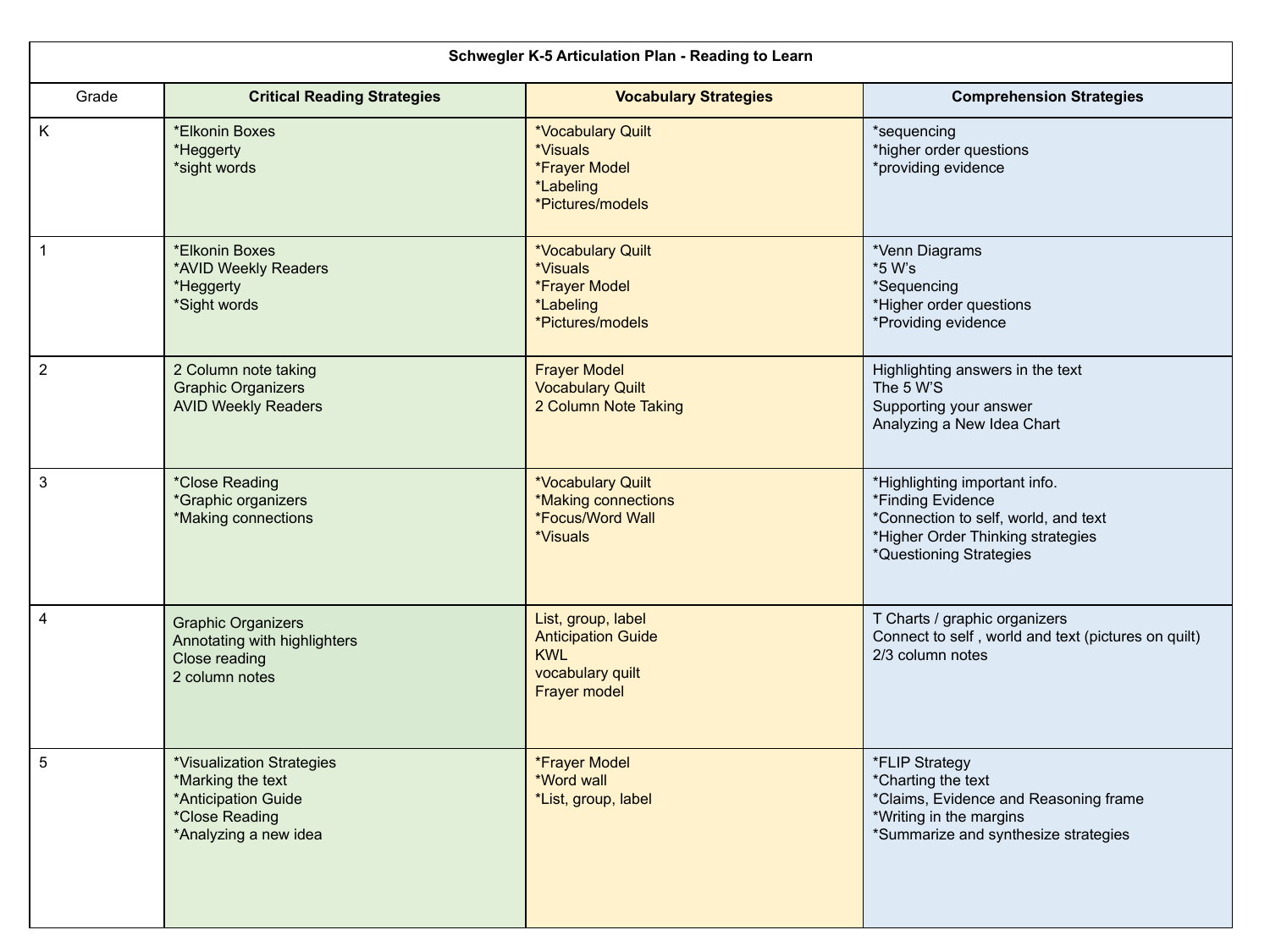| <b>Schwegler K-5 Articulation Plan - Inquiry</b> |                                                                                                                                                                                            |                                                                                                                                                                                                                       |  |
|--------------------------------------------------|--------------------------------------------------------------------------------------------------------------------------------------------------------------------------------------------|-----------------------------------------------------------------------------------------------------------------------------------------------------------------------------------------------------------------------|--|
| Grade                                            | <b>Levels of Thinking Strategies</b>                                                                                                                                                       | <b>Structures for Inquiry</b>                                                                                                                                                                                         |  |
| K                                                | <b>*Essential Questions</b><br>*Costa's level of thinking                                                                                                                                  | *Would you rather<br><i>*Card sorts</i>                                                                                                                                                                               |  |
|                                                  | *DOK (Costa's level of thinking) on tests for them<br>*Students use- Sentence Structures<br><b>*Essential Questions</b><br>*Posted & Referenced<br>*Socratic Questioning                   | *Socratic Questioning Activity: Collaborative work<br>*Card Sorts- Use pictures and have them categorize in more than one<br>way<br>*Would You Rather- To utilize complete sentences done via (journal &<br>verbally) |  |
| $\overline{2}$                                   | *Costa's Level of Thinking - Level 3<br>*Would You Rather (philosophical chairs)<br><b>Essential Question(s)</b><br><b>Socratic Questioning</b><br><b>Reflections</b>                      | * STEM Activities<br>* Wrap-Up/Reflection of the Essential Question<br>* Vocabulary sentences/pictures<br>* Think It Out (Verbally or Show Work)                                                                      |  |
| 3                                                | <i>*Essential Questions</i><br>*Costa's levels- incorporating all levels<br>*Would You Rather<br>*Reflections<br><i><b>*Card Sorts</b></i>                                                 | <b>**Think It Out Reflection</b><br><i>*Collaborative Groups</i>                                                                                                                                                      |  |
| 4                                                | *Costa's Levels of Thinking - Level 3<br>moving between all levels<br>Making sense of the world around us<br><b>Guiding Questions</b><br>*Essential Questions<br><i><b>*Card Sorts</b></i> | *Collaborative Study Groups<br>*Socratic Seminar<br>*Philosophical Chairs<br>*KWL Chart (Think it Out chart)<br>*Would you Rather                                                                                     |  |
| 5                                                | <i>*Essential Questions</i><br>*Costa's Level of Thinking - moving between levels                                                                                                          | *All structures for inquiry & corresponding lessons<br>*I Don't Get It: The Art of the questions<br>*Defining the words around us<br>*Rigor is on the menu<br>*Assessing levels of thinking                           |  |